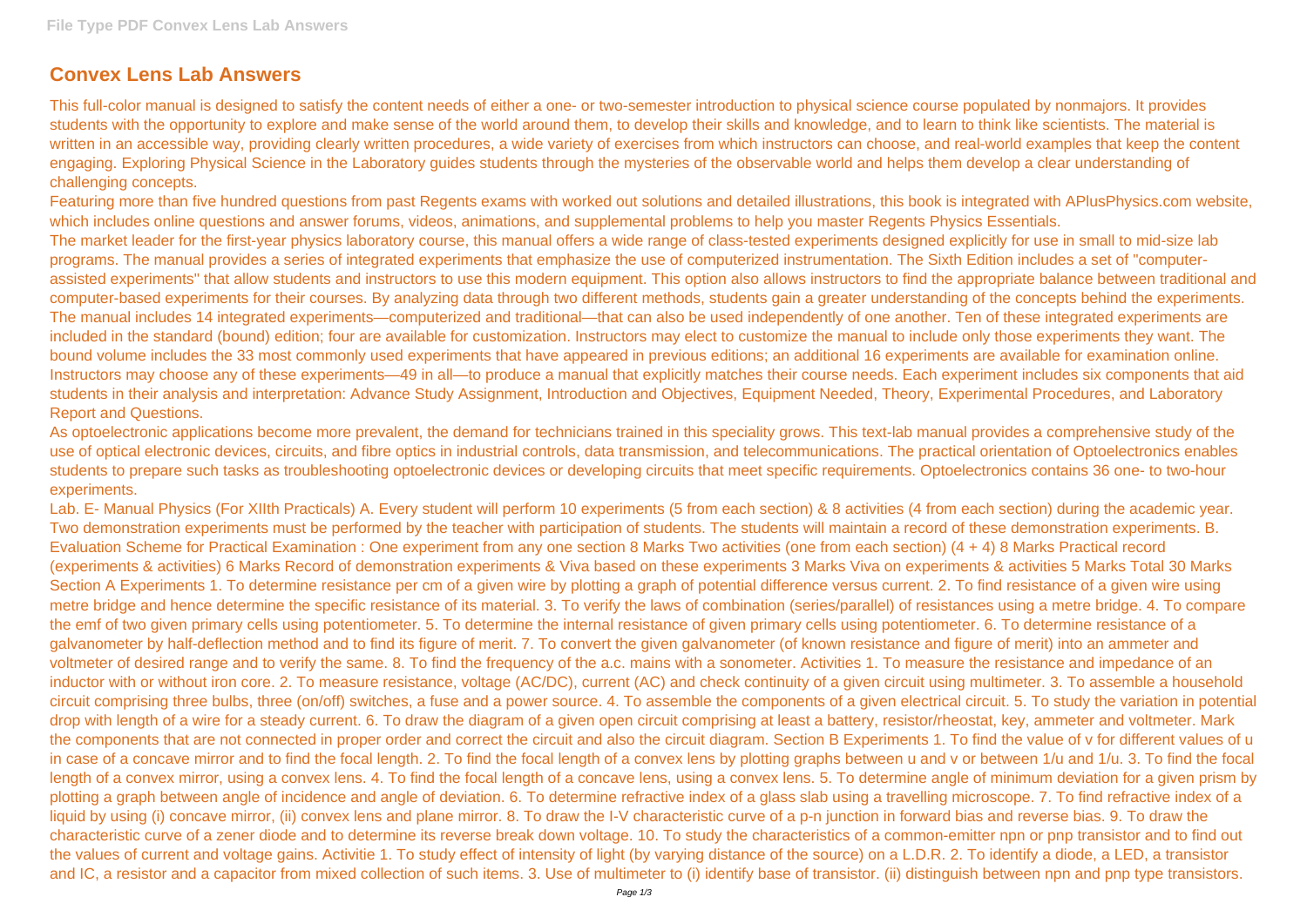(iii) see the unidirectional flow of current in case of a diode and a LED. (iv) check whether a given electronic component (e.g. diode, transistor or I C) is in working order. 4. To observe refraction and lateral deviation of a beam of light incident obliquely on a glass slab. 5. To observe polarization of liquid using two Polaroids. 6. To observe diffraction of light due to a thin slit. 7. To study the nature and size of the image formed by (i) convex lens, (ii) concave mirror, on a screen by using a candle and a screen (for different distances of the candle from the lens/mirror). 8. To obtain a lens combination with the specified focal length by using two lenses from the given set of lenses. Suggested Investigatory Projects 1. To investigate whether the energy of a simple pendulum is conserved. 2. To determine the radius of gyration about the centre of mass of a metre scale as a bar pendulum. 3. To investigate changes in the velocity of a body under the action of a constant force and determine its acceleration. 4. To compare effectiveness of different materials as insulators of heat. 5. To determine the wavelengths of laser beam by diffraction. 6. To study various factors on which the internal resistance/emf of a cell depends. 7. To construct a time-switch and study dependence of its time constant on various factors. 8. To study infrared radiations emitted by different sources using phototransistor. 9. To compare effectiveness of different materials as absorbers of sound. 10. To design an automatic traffic signal system using suitable combination of logic gates. 11. To study luminosity of various electric lamps of different powers and make. 12. To compare the Young's modulus of elasticity of different specimens of rubber and also draw their elastic hysteresis curve. 13. To study collision of two balls in two dimensions. 14. To study frequency response of : (i) a resistor, an inductor and a capacitor, (ii) RL circuit, (iii) RC circuit, (iv) LCR series circuit.

## Lab Manual

MATCHES THE LATEST EXAM! Let us supplement your AP classroom experience with this easy-to-follow study guide! The immensely popular 5 Steps to a 5: AP Physics 2: Algebra-Based 2022 guide has been updated for the 2021-22 school year and now contains: 3 full-length practice exams that reflect the latest exam Comprehensive overview of the AP Physics 2 exam format Hundreds of practice exercises with thorough answer explanations Challenging multiple-choice and free-response questions, just like the ones on the AP Physics 2 exam, including extensive free-response scoring rubrics The only book that helps you evaluate your strengths and weaknesses in two ways: —Fundamentals self-assessment that measures your general breadth and depth of content knowledge —Question-type self-assessment that measure your skill level with AP Physics 2-style Proven tips and strategies for addressing the unique Physics 2 questions Nearly 200 revised illustrations to better reflect the curriculum

Ideal for allied health and pre-nursing students, Alcamos Fundamentals of Microbiology, Body Systems Edition, retains the engaging, student-friendly style and active learning approach for which award-winning author and educator Jeffrey Pommerville is known. It presents diseases, complete with new content on recent discoveries, in a manner that is directly applicable to students and organized by body system. A captivating art program, learning design format, and numerous case studies draw students into the text and make them eager to learn more about the fascinating world of microbiology.

The Sixth Edition of Physics for Scientists and Engineers offers a completely integrated text and media solution that will help students learn most effectively and will enable professors to customize their classrooms so that they teach most efficiently. The text includes a new strategic problem-solving approach, an integrated Math Tutorial, and new tools to improve conceptual understanding. To simplify the review and use of the text, Physics for Scientists and Engineers is available in these versions: Volume 1 Mechanics/Oscillations and Waves/Thermodynamics (Chapters 1-20, R) 1-4292-0132-0 Volume 2 Electricity and Magnetism/Light (Chapters 21-33) 1-4292-0133-9 Volume 3 Elementary Modern Physics (Chapters 34-41) 1-4292-0134-7 Standard Version (Chapters 1-33, R) 1-4292-0124-X Extended Version (Chapters 1-41, R) 0-7167-8964-7

This book describes the emerging point-of-care (POC) technologies that are paving the way to the next generation healthcare monitoring and management. It provides the readers with comprehensive, up-to-date information about the emerging technologies, such as smartphone-based mobile healthcare technologies, smart devices, commercial personalized POC technologies, paper-based immunoassays (IAs), lab-on-a-chip (LOC)-based IAs, and multiplex IAs. The book also provides guided insights into the POC diabetes management software and smart applications, and the statistical determination of various bioanalytical parameters. Additionally, the authors discuss the future trends in POC technologies and personalized and integrated healthcare solutions for chronic diseases, such as diabetes, stress, obesity, and cardiovascular disorders. Each POC technology is described comprehensively and analyzed critically with its characteristic features, bioanalytical principles, applications, advantages, limitations, and future trends. This book would be a very useful resource and teaching aid for professionals working in the field of POC technologies, in vitro diagnostics (IVD), mobile healthcare, Big Data, smart technology, software, smart applications, biomedical engineering, biosensors, personalized healthcare, and other disciplines.

University Physics is designed for the two- or three-semester calculus-based physics course. The text has been developed to meet the scope and sequence of most university physics courses and provides a foundation for a career in mathematics, science, or engineering. The book provides an important opportunity for students to learn the core concepts of physics and understand how those concepts apply to their lives and to the world around them. Due to the comprehensive nature of the material, we are offering the book in three volumes for flexibility and efficiency. Coverage and Scope Our University Physics textbook adheres to the scope and sequence of most two- and three-semester physics courses nationwide. We have worked to make physics interesting and accessible to students while maintaining the mathematical rigor inherent in the subject. With this objective in mind, the content of this textbook has been developed and arranged to provide a logical progression from fundamental to more advanced concepts, building upon what students have already learned and emphasizing connections between topics and between theory and applications. The goal of each section is to enable students not just to recognize concepts, but to work with them in ways that will be useful in later courses and future careers. The organization and pedagogical features were developed and vetted with feedback from science educators dedicated to the project. VOLUME III Unit 1: Optics Chapter 1: The Nature of Light Chapter 2: Geometric Optics and Image Formation Chapter 3: Interference Chapter 4: Diffraction Unit 2: Modern Physics Chapter 5: Relativity Chapter 6: Photons and Matter